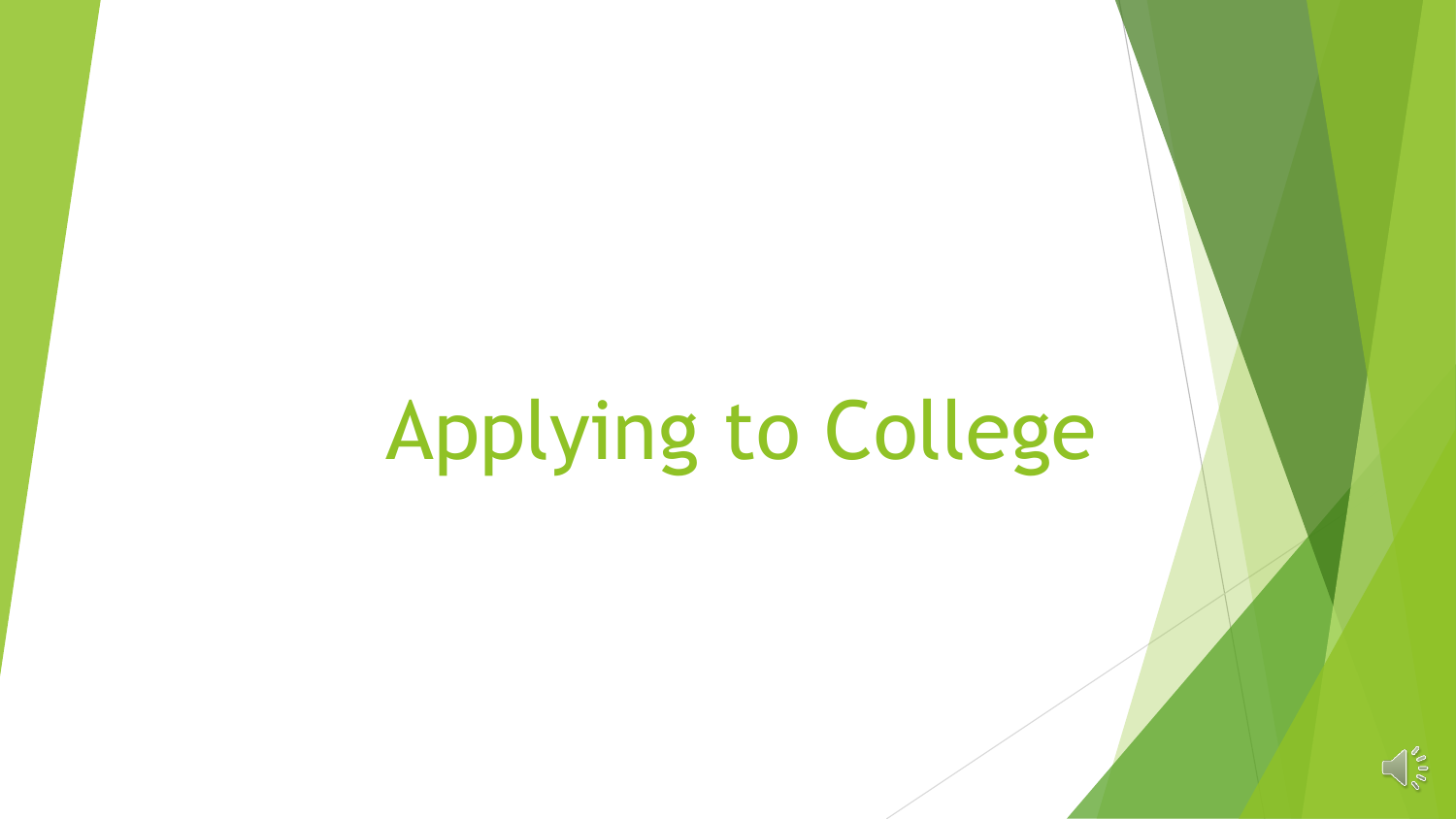#### Personal Audit

It is a good idea to start by putting your thoughts down on a piece of paper before you start.



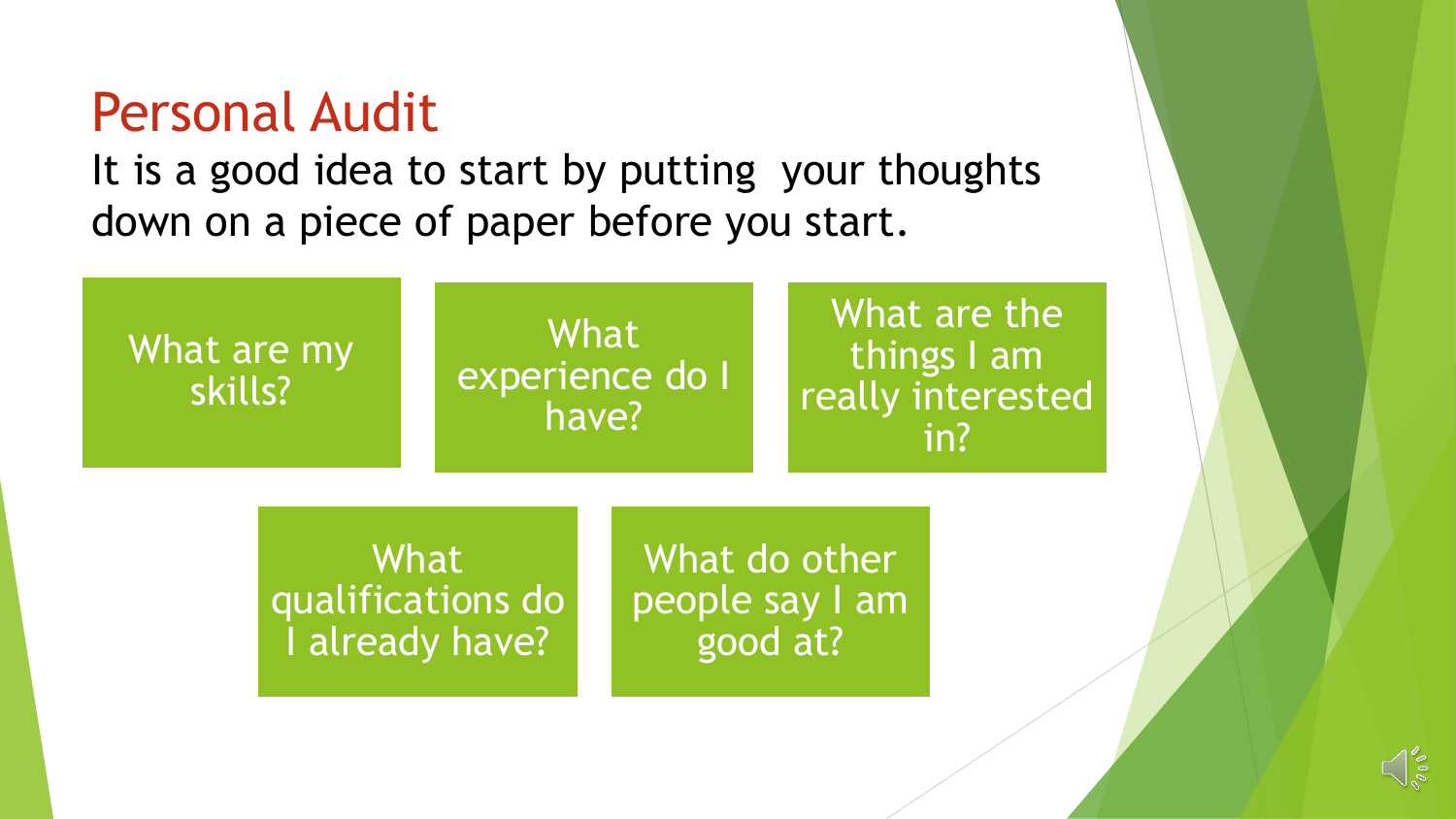#### Research

You need to find out as much information as you can before making an application

Identify the colleges that interest you and look at their websites

If you already have a particular career path in mind then it would be good idea to check what qualifications you need to apply for jobs in that area



 W h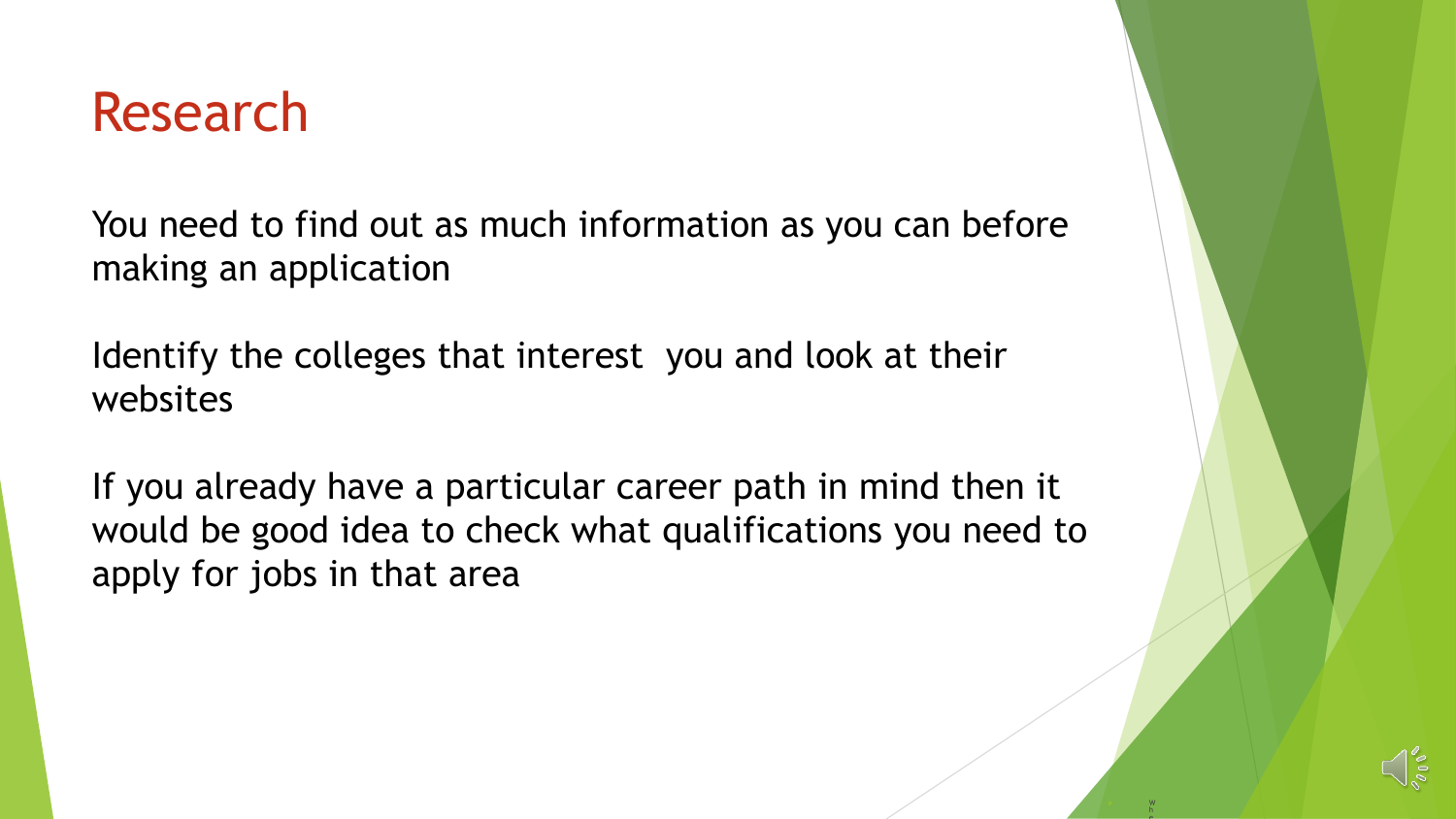# Useful Tools

There are various tools that you can use which give you more information about various careers and help you match your skills, interest and abilities to a particular job.

Often they comprise of short sets of questions which you complete in your own time.

The following are useful tools:

- Fast Tomato a computer software package available through SVC
- National Careers Service
- Pearson careers questionnaire
- BBC bitesize

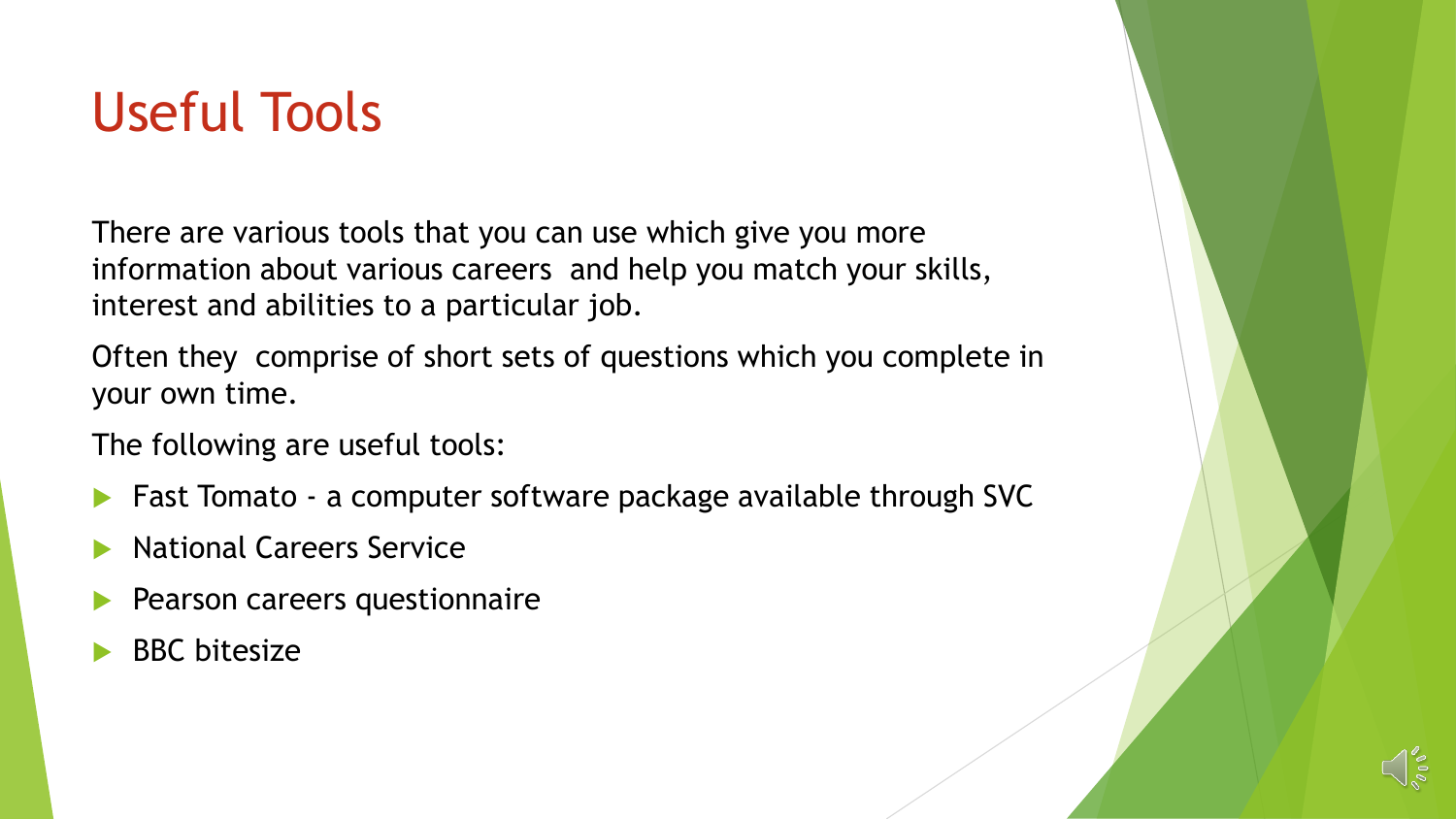# **Choices**

Choices is a magazine produced by the Education Development Trust which is packed full of useful information about applying for any post 16 options.



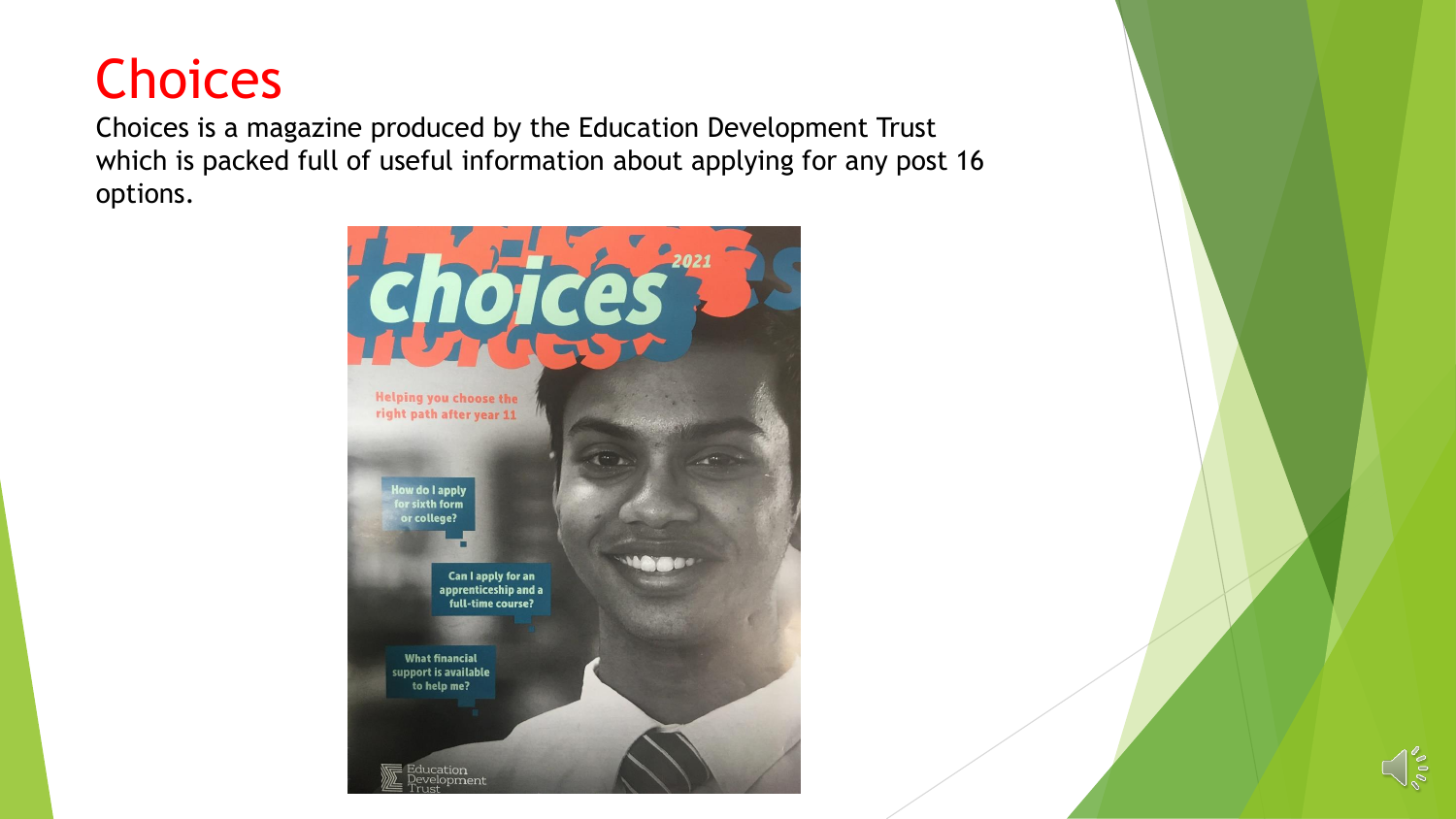#### Post-16 Prospectus

The Croydon Post-16 Prospectus contains lots of information about applying for college, apprenticeships and employment in the Croydon area.

It can be downloaded from the following website: youngcroydon.org.uk/post-16-prospectus/



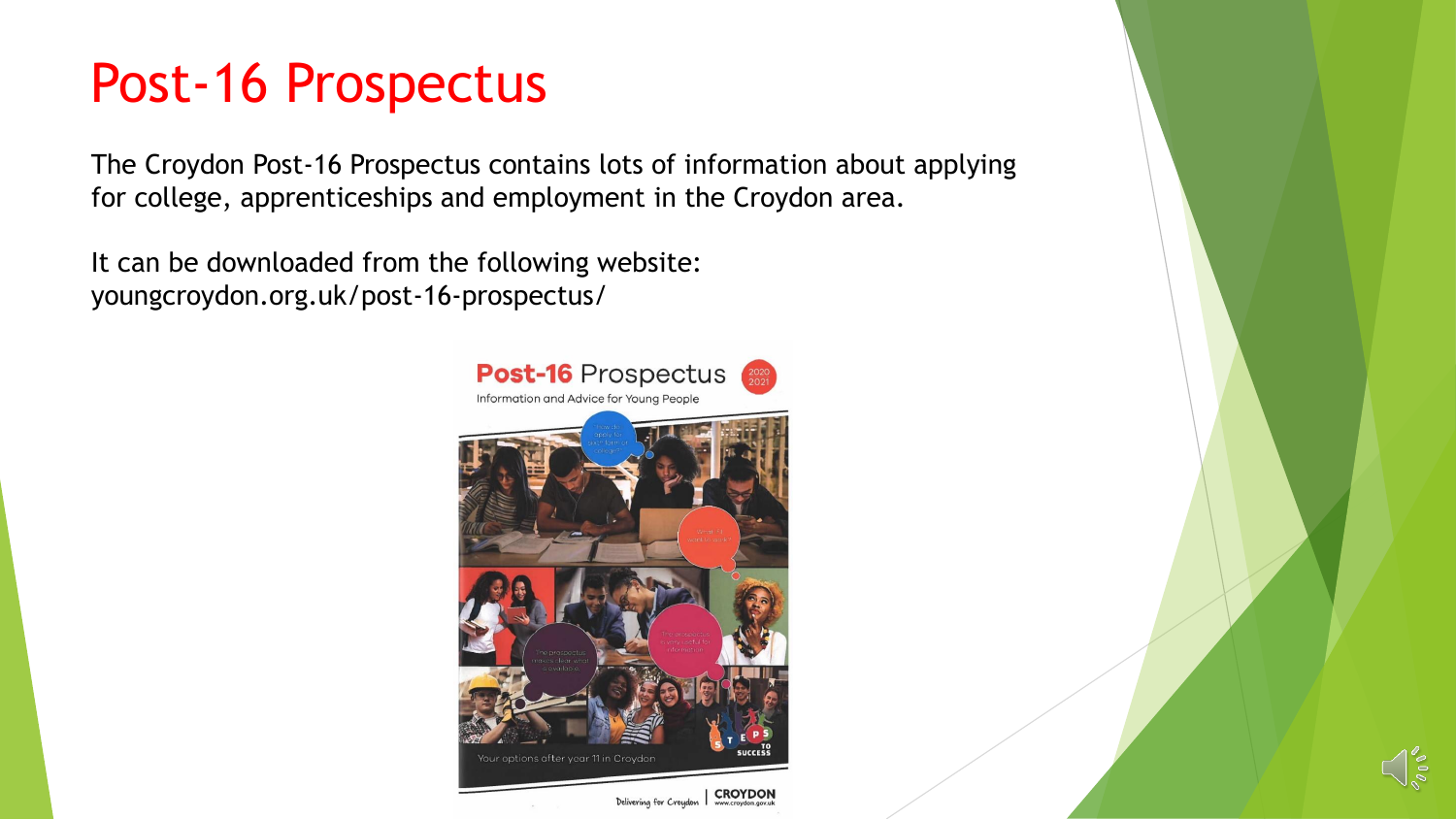# Types of Course

Choosing your course and college place is one of the most important decisions in your life. It will be the starting point of your career direction so you need to carefully consider the type of course that would suit you.

There are three types of course:

- A Levels are a good route if you are thinking of going to university.
- Vocational Studies are courses related to a particular areas of work
- Apprenticeships/ traineeships mean that you can learn on the job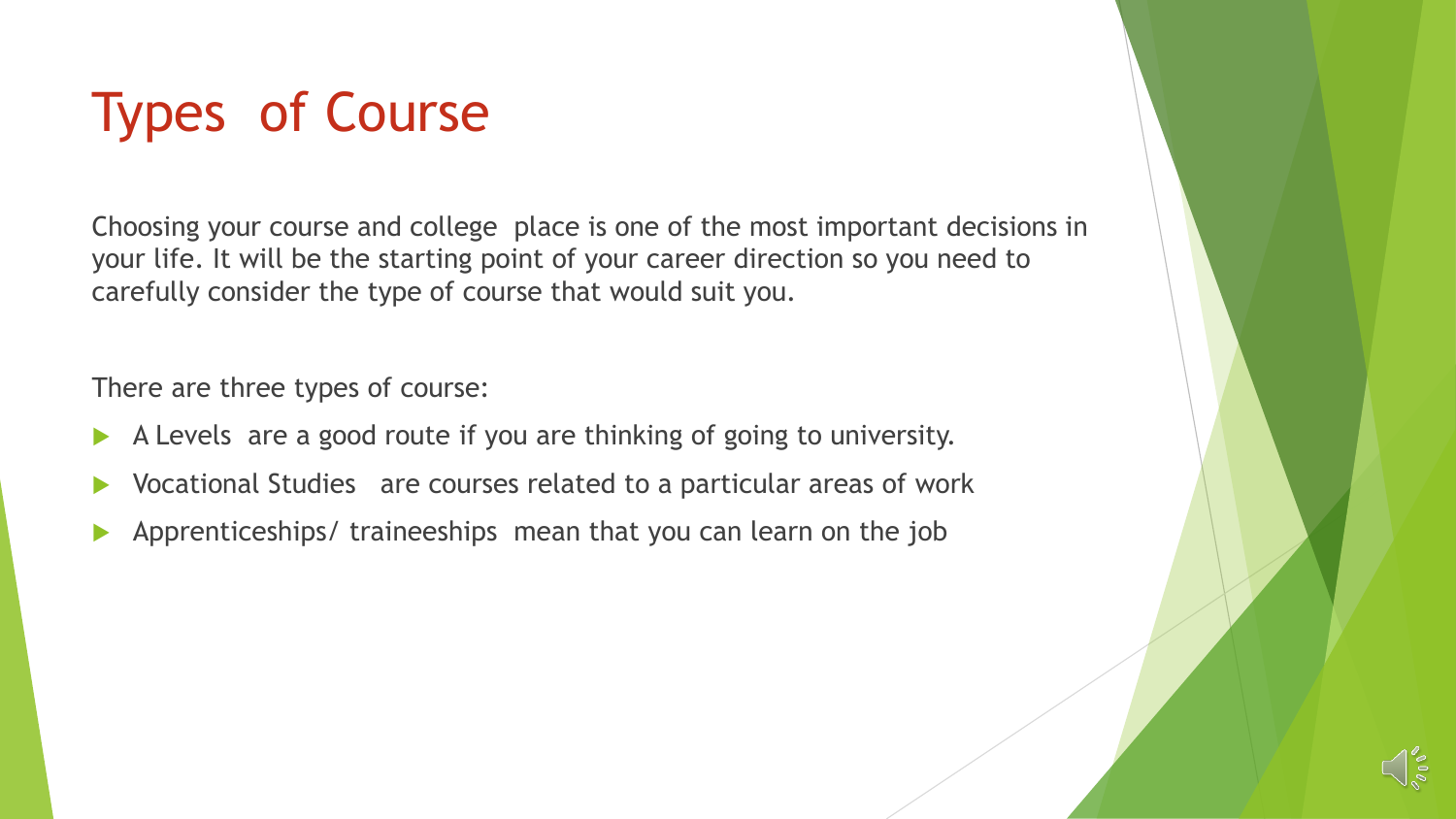### The college

You need to consider a number of factors before making your choice

- Location How close is it to you? How far are you willing to travel?
- **Environment** Do you want to be in a big busy site or would you prefer something smaller and quieter?
- Reputation What do you know about the college? Do you know anyone who has already studied there?
- Facilities What facilities and services does it have? e.g.Gym, library, catering, students services

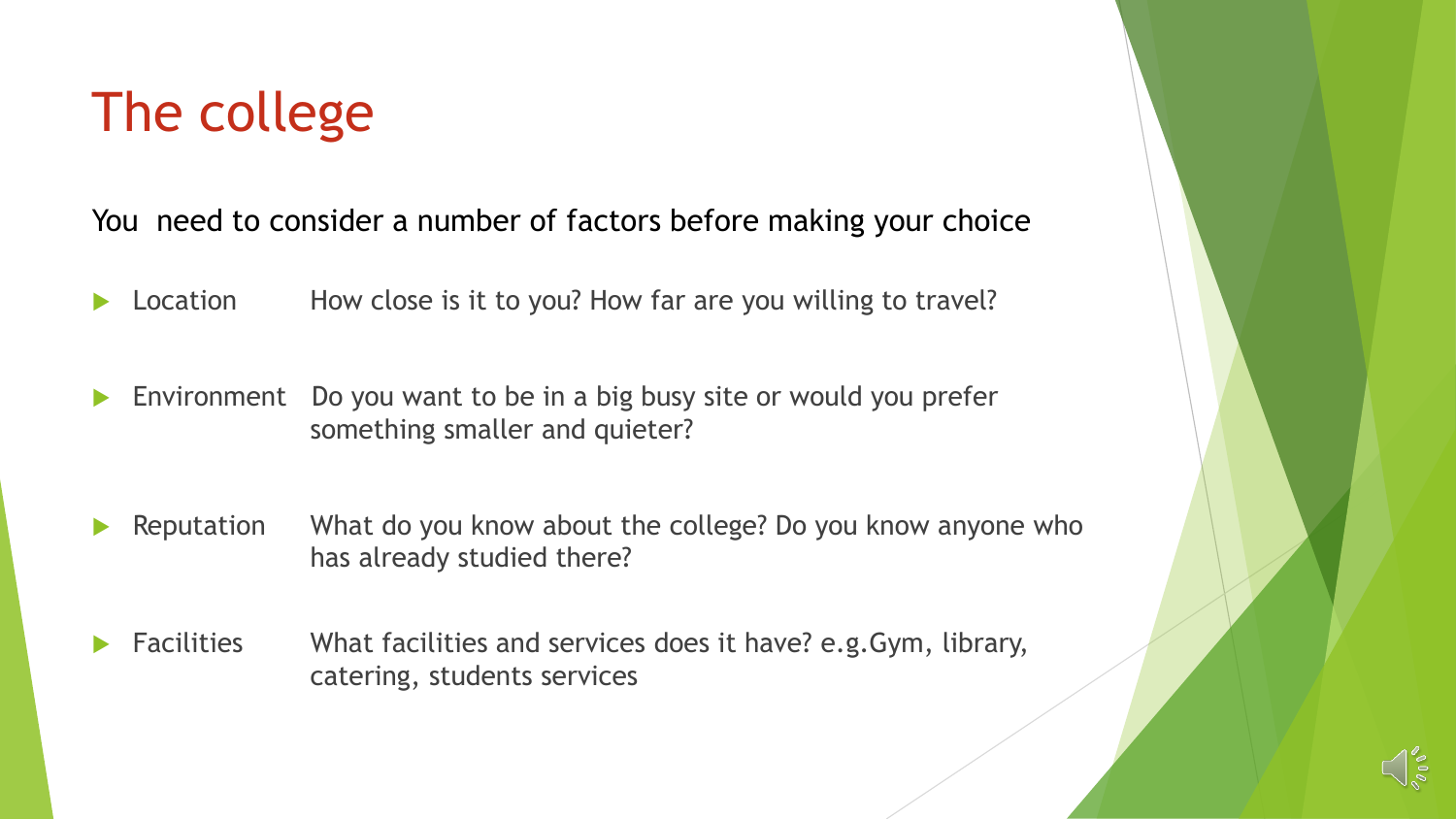## Applications

Application forms for college places are normally on line.

 $\blacktriangleright$  Fill it out as fully and accurately as possible

- Make sure you are aware of any deadlines for applications
- $\blacktriangleright$  Proof read and check the information carefully before you submit it

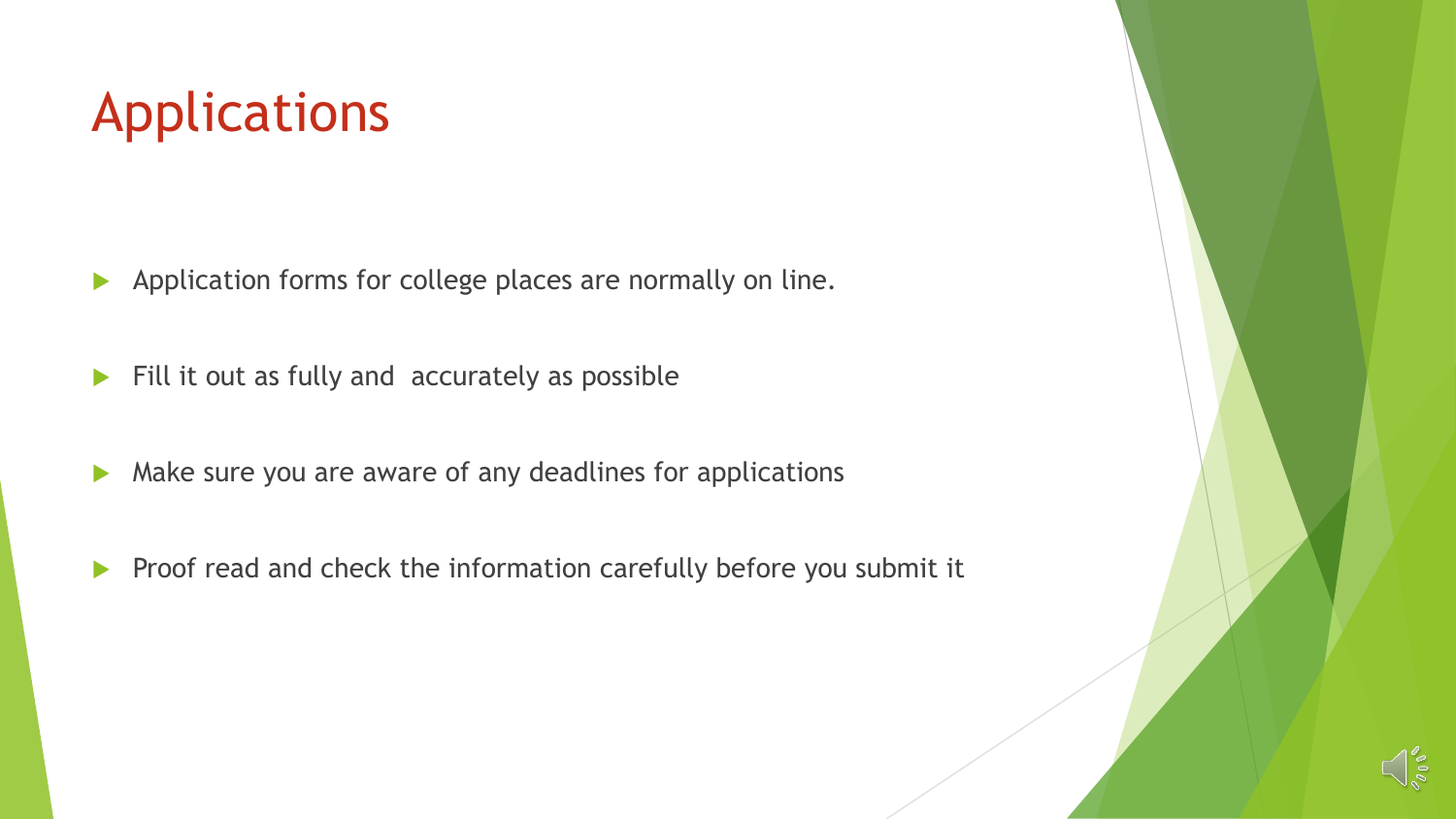#### Interviews

opportunity for the college to assess your suitability for the course and for you to Most colleges will require you to attend some sort of interview. It is the ask any questions.

At the moment because of Covid 19 interviews will take place using technology such as skype or zoom.

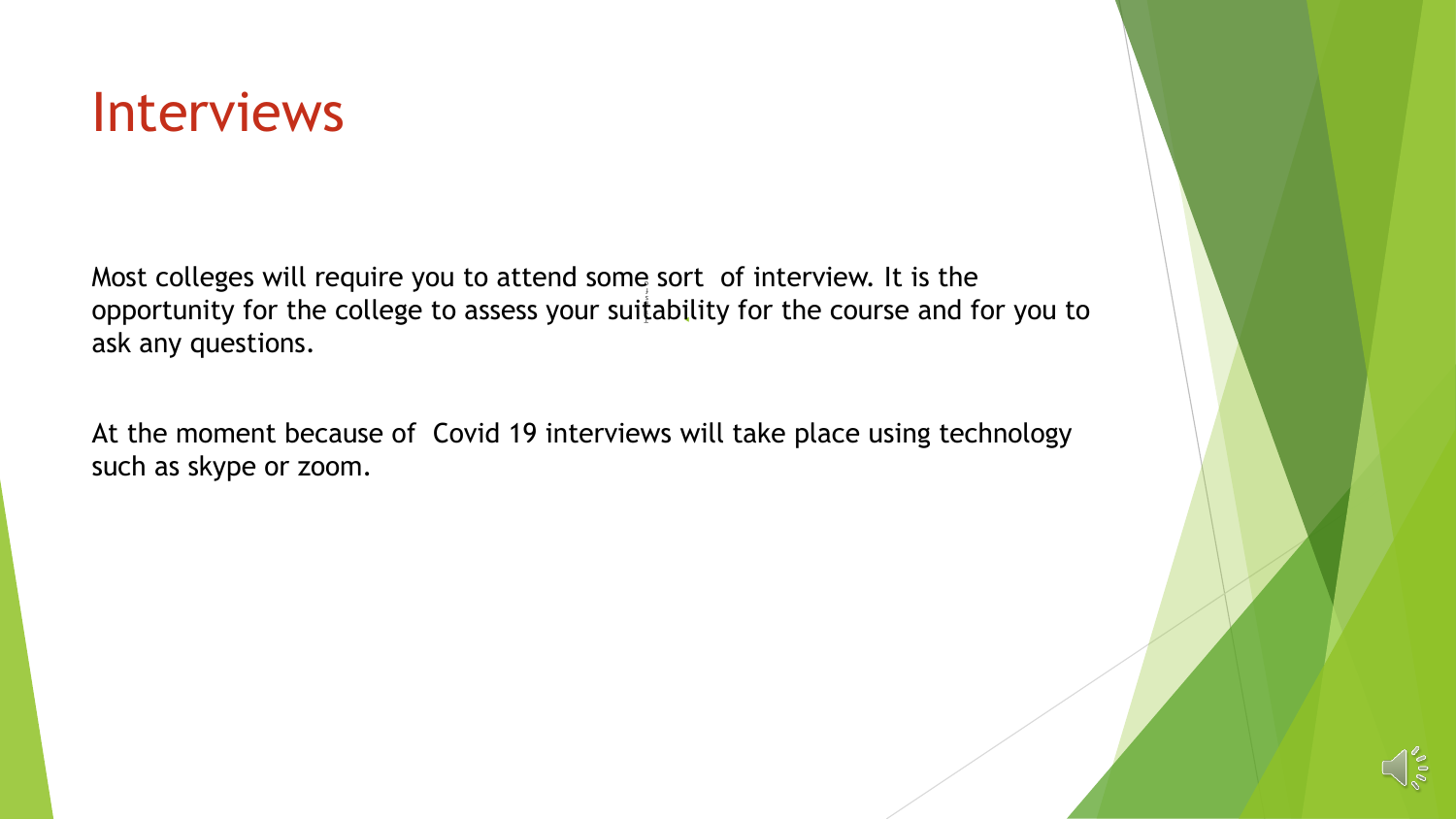# Tips for a successful Interview

- **Dress smartly**
- Prepare your own questions
- Be punctual
- **Check the travel arrangements beforehand**
- Relax and see the interview as an opportunity to sell yourself to the college

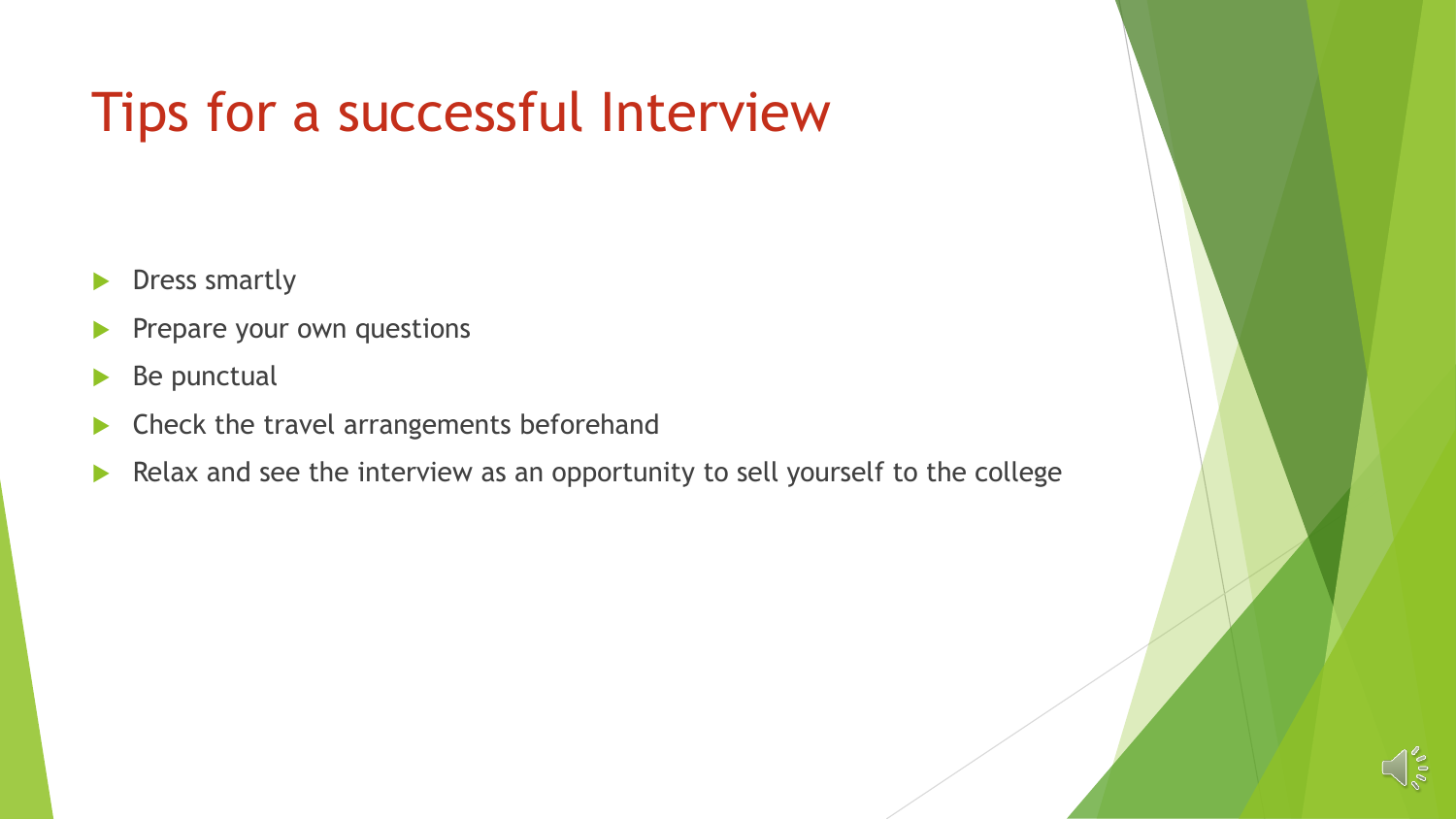# College Visits

It is not possible to visit colleges at the moment because of COVID 19 and so they all provide online activities which give you all the information that you need.

These include:

Virtual tours are a fantastic opportunity to learn about the facilities of the college. If you miss the event, you can often watch it on a video.

Open days are designed to enable you to find out about courses that you might be interested in taking. It may be possible to speak to someone from the college department which you are applying to.

Helpline telephone numbers are normally found on the website and are available every day for any questions that you may have regarding courses or the college.